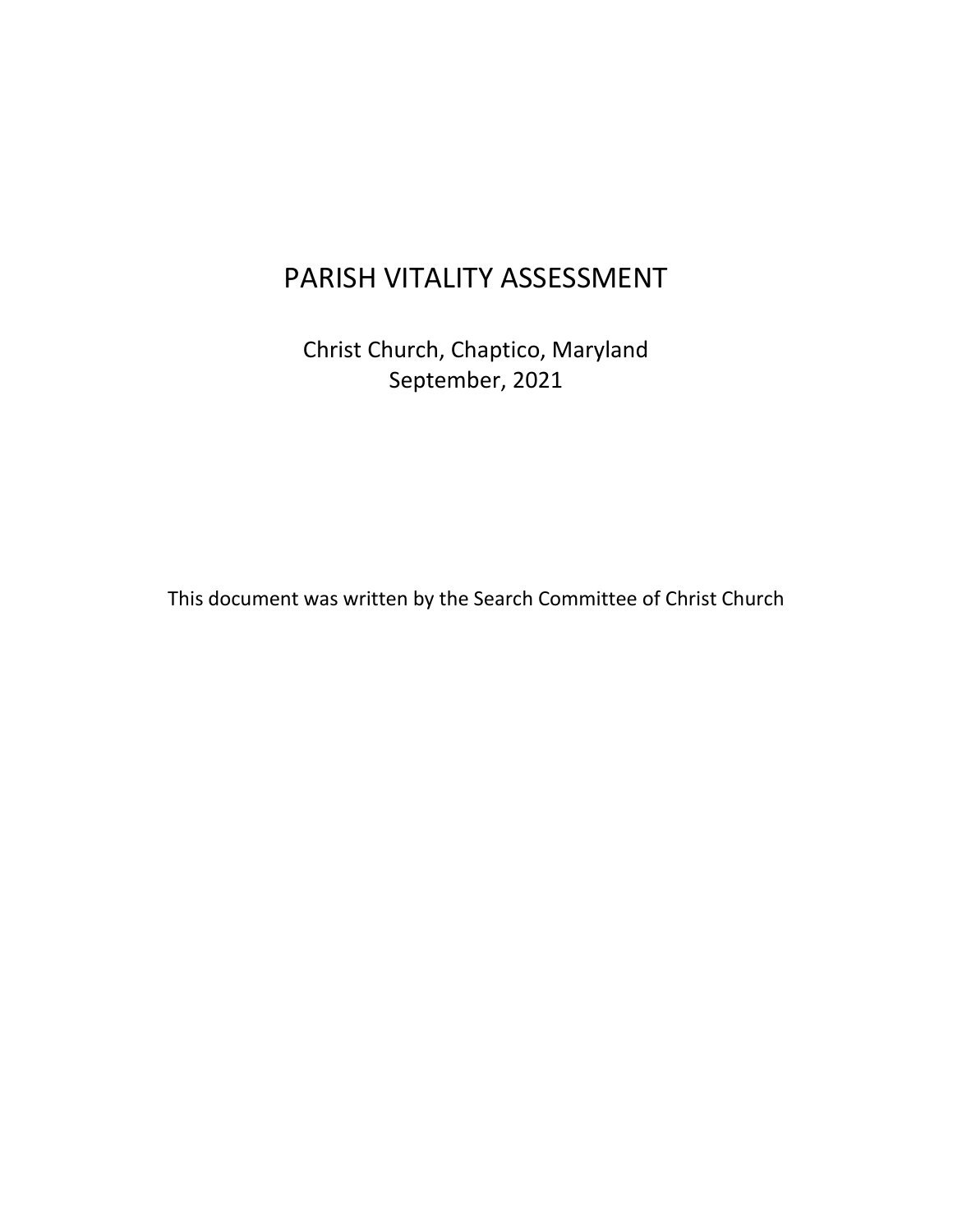## **1. Compelling Mission and Vision. Rating: 5**

*A healthy parish has a clear understanding of its mission, states the mission clearly, and creates ministries which align to that mission. The mission is shared and supported by all levels of ministry leadership, lay and ordained.* 

It can be fairly said that Christ Church does not clearly "state the mission," Most parishioners are not aware that we have a mission statement, and certainly, one has not been articulated recently. Yet, there is no doubt we are a thriving congregation. We believe the people of Christ Church are the mission and vision, inspired and motivated by our faith in God, our church and the community of fellowship that we have created through our gathering and outreach, compassion and friendship.

Our recent Parish Survey revealed parishioner's responses were fundamentally similar to our mission statement. "We are called to be people of prayer, dedicated to proclaiming a lively faith in God, and service to others in the name of Christ." We are fulfilling this mission, not because of any 'official' mission or vision statement; but rather it is the authentic expression of who we are, the people of Christ Church.

We are an affable and gregarious congregation, very much a family parish where all are welcomed. At Christ Church, the unnoticed visitor does not exist. Both the 'breakfast club' after the 8 a.m. service and the 'coffee hour' following the 10 a.m. service bear witness to this sense of church family where all our lives are intertwined and, although we each walk our own path to Christ, we are better doing so traveling together. We are not just friendly; we are friends. We baptize and bury, cry and mourn, love and laugh together. And, you? You are joyously welcomed to celebrate with us!

## **2. Clear Path of Discipleship. Rating: 5**

*A healthy parish has a path of discipleship for members of all ages and stages of life. This discipleship path is clearly articulated, has multiple on-ramps, and provides growth opportunities for all to engage in formation and ministries.*

Before the Covid-19 pandemic, Christ Church was vibrant and alive. We supplemented our Rite I and Rite II Sunday services with Thursday evening Eucharist, weekday Bible or book studies, and an all-ages Friday Night Sunday School that became a model for the diocese. The opportunity to serve as a Lay Eucharistic Minister, Lector or Acolyte was expanded. The Altar Guild grew and the Choir flourished. There were Youth Group fundraisers, parish workdays and yard sales, and many festivals, all of which proclaimed the image of Christ Church in the community.

During the lockdown, we were fortunate that our 10 a.m. service had already been streaming online and attracted an audience well beyond our parish walls. Following the online service, via Zoom, parishioners gathered for our popular after-church 'coffee hour,' glad to see one another, if only through a video screen. Similarly, through Zoom, Bible and book studies seamlessly continued, and additionally, noontime morning prayer instituted.

While we do have many paths of discipleship to pursue, there is no guidance to point people in a particular direction. This will be addressed. Nevertheless, there are many opportunities for anyone to participate in the life and ministry of Christ Church as they feel called. And, as earnestly strive to emerge from the pandemic, we also find our parishioners eager to resume their participation in our many church activities.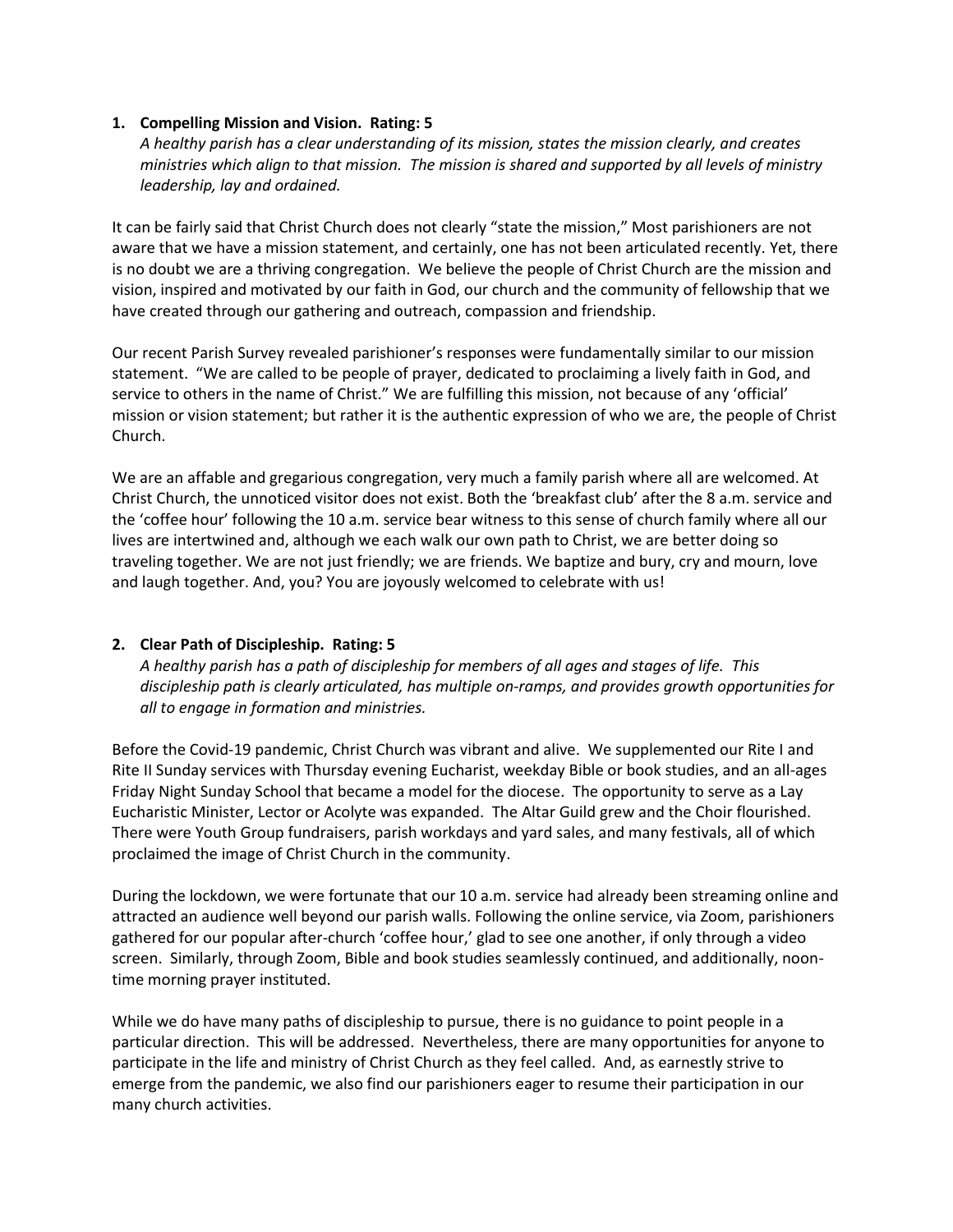## **3. Faithful Financial Practices: Rating: 8**

*A healthy parish utilizes financial best practices such as transparency, on-time reporting to the diocese, and forecasting sustainable budgeting. Finances are a faithful conversation, understood as Christian stewardship and formation.*

Christ Church has been an active parish for more than 375 years and financially successful during that period. We've been blessed with talented financial leaders and advisors who have been skilled stewards of the parish finances and endowment. They have been adept at budgeting so that the Church has been able to allocate its funds on a realistic basis.

While we experienced some financial strain during the Covid period, the Church stayed committed to maintaining its solid financial footing. Covid eliminated in person services for over a year with a consequent decline in revenues and in the number of members making a pledge. Responding to that pressure, the core of the membership has stepped forward with increased commitment so that income is currently running ahead of budget. Further, we have not had to use the endowment funds to support general operations. Because of the efforts of the financial advisor, the Endowment Trustees and the Finance Committee, the endowment funds have shown good growth so that they total approximately \$920,000 as of July 31, 2021. That total is approximately double the amount seen in 2010, even after some withdrawals in the period.

The membership stays well informed of the Church's financial state through a full report at the annual meeting. The Vestry receives updates at each of their monthly meetings. When administration is restored to post-Covid, the Church will resume a regular newsletter and probably include summary financial information on a quarterly basis.

## **4. Inspiring & Capable Leadership. Rating: 8**

*A healthy parish invests in continuing education, training, and rest for its lay and ordained leaders, who are nurtured, valued and appreciated.*

Christ Church has historically supported and invested in continuing education and training opportunities as those opportunities presented themselves and/or were requested by laity and ordained alike.

Despite the challenging transition out of the pandemic coupled with the recent departure of our rector, Christ Church has discovered a new depth of lay leadership through previously unknown skills and talents of parishioners who have stepped forward to assist at all levels of Christ Church administration and management.

In lieu of an interim priest, lay people are regularly and capably handling service and administration related tasks, providing an easy adaptation for visiting supply priests and our church family. We are blessed that our Vestry and Lay leaders have been able to establish a sense of continuity and comfort in our parish life Nevertheless, without a priest, there remains a sense that the parish is not quite balanced, not quite whole.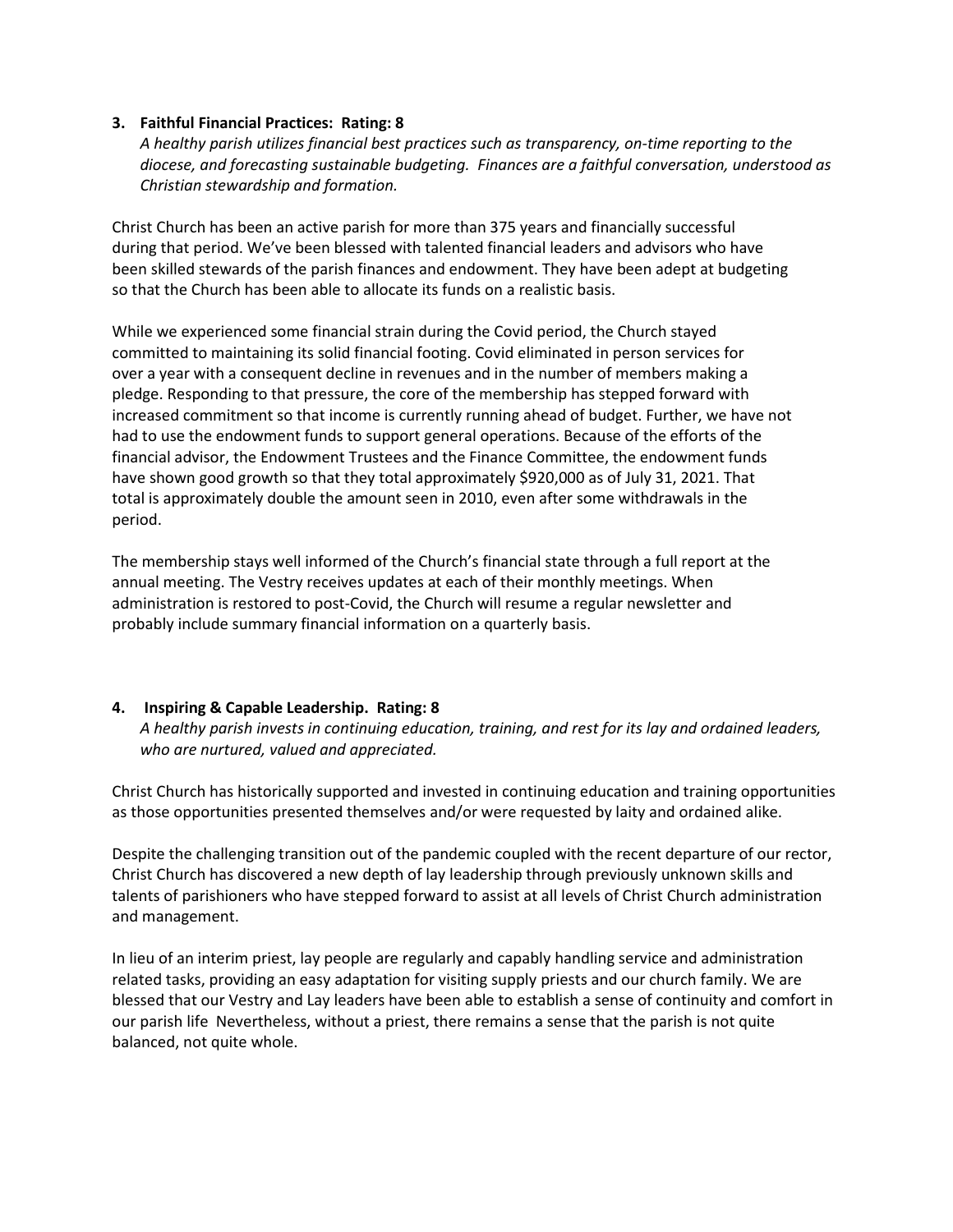## **5. Welcoming & Connecting Ministries. Rating: 6**

*A healthy parish is intentional and strategic about welcoming guests; it is prepared to invite and provide next step connections. Our church family is a place to belong. Welcoming ministries are dependent on the leadership of active lay members.*

Christ Church is a family warmly welcoming all who come, newcomers and longtime parishioners alike. No guest goes unnoticed at Christ Church; we warmly welcome everyone.

The welcome begins with greeters at the door and continues after each service, especially at the 8 o'clock Breakfast Club and the post 10 o'clock service Social Hour. We offer a genuine welcome without any expectations or strategic goals beyond simply making everyone feel included and welcome. If guests return that's a bonus.

In the past, we have had priests who organized and participated in gatherings specifically designed to give formal recognition to those who are new to the church and invite their participation in our parish life. We hope to be able to resume this practice and intentionally engage membership in this vital outreach.

## **6. Uplifting & Inviting Worship. Rating: 5**

*A healthy parish gathers for worship that engages people with inspirational experiences and relevant teaching; it engages and offers full participation to all. While shaped by our Episcopal ethos, worship expresses the cultural and ethnic heritage of members and the surrounding community.*

It is true that "providing [an] uplifting and inviting worship experience" is important. It is also true that the liturgy of the service resides primarily in the domain of the ordained clergy. The priest decides the form of service and sacramental rites for the various church seasons, on Sundays and Holy days. In almost all ways, it is the priest that sets the tone for our services and who helps guide our congregation through teaching and instructional sessions. The few exceptions to this include Morning and Evening Prayer and particularly in Christ Church's very recent calendar, Sunday Morning Prayer when a supply priest is not available. On these Sundays the lay leadership of Christ Church has proven more than able and competent to provide a meaningful and joyful service.

Christ Church is very much focused on the Eucharist. Our previous Rector did a wonderful job providing rich and varied liturgies, often taking inspiration from other Anglican communities. Our services beckon all members of the community and provide opportunities for all ages and members to participate as Lay Eucharistic Ministers, acolytes, lectors, and greeters. The music at Christ Church is expansive, including gospel and jazz, and the contemplative meditation of quiet piano. The Altar Guild always 'sets the table' with floral elegance. And, when the prayers and singing conclude, the congregation gathers to bond together as families and friends in Christ.

We are searching for a priest with a similar liturgical and musical outlook, who will encourage and instruct us, and who embraces the eager, participatory nature of our congregation.